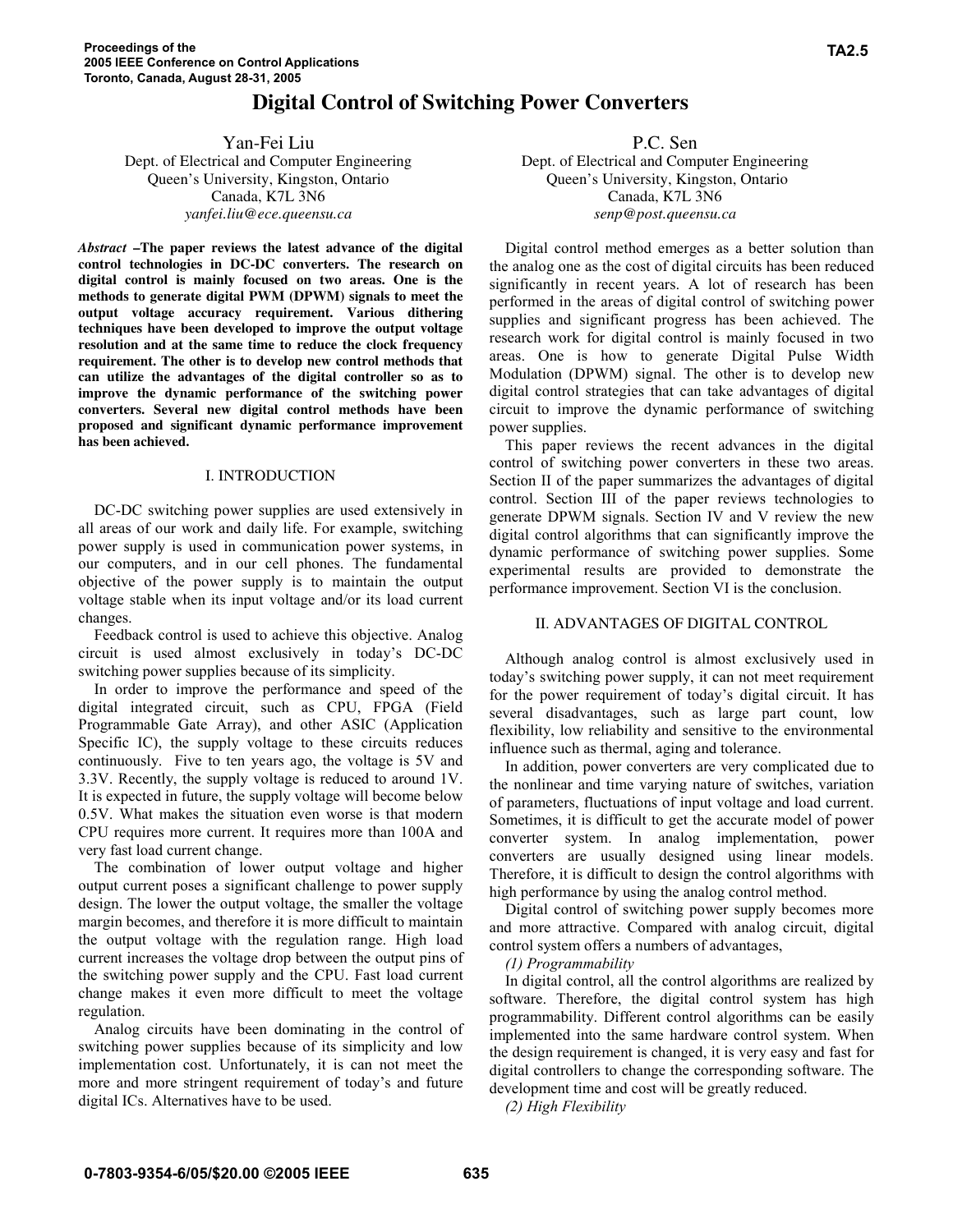Communication, protection, prevention and monitoring circuits could be easily built in the digital control system. Important operation data can be saved in the memory of digital control systems for diagnose. In addition, digital control system eases the ability to connect multiple controllers and power stages. The system integration becomes easier.

## *(3) Fewer components*

In digital control system, fewer components are used compared with the analog circuit. Therefore, the digital control system is less susceptible to the environmental variations. Hence, digital control system has better reliability than analog circuits.

### *(4) Advanced control algorithms*

Most importantly, it is much easier to implement the advanced control techniques into digital control system. Advanced control algorithms can greatly improve the dynamic performance of power converter system. These advanced control methods can be implemented easily using digital circuit, but not analog circuit. As a result, the system dynamic performance could be significantly improved.

The above mentioned advantages make the digital control a viable option to meet the requirement for latest CPU and other digital circuit application.

## III. DIGITAL PWM SIGNAL GENERATION

As compared with analog circuit, one major drawback of digital control is resolution of the PWM signal. A lot of work has been done to solve this problem.

## *(1) Requirement of PWM signal resolution*

Due to the nature of digital signal, the duty cycle generated by the Digital Pulse Width Modulator (DPWM) can only provide discrete number. Therefore, the output voltage is also a discrete value. For example, for Buck converter and for a given required resolution in the output voltage,  $\Delta V_o$ , the number of bits required for the analog to digital converter  $(ADC)$ ,  $N_{ADC}$ , is given

$$
N_{ADC} = \log_2\left(\frac{1}{\Delta D}\right) = \log_2\left(\frac{V_{IN}}{\Delta V_O}\right) \tag{1}
$$

In order to avoid a phenomenon known as limit cycle oscillation [1], the number of bits required for the Digital PWM generator, DPWM, is at least one greater than the ADC, so  $N_{p_{\text{PWM}}}$  is given by

$$
N_{DPWM} = N_{ADC} + 1\tag{2}
$$

When the power converter is in limit cycle oscillation, output voltage oscillates at frequencies lower than the switching frequency [1]. The amplitude and frequency of limit cycle ring is hard to predict and compensate. This would affect the operation of its load. Therefore, it is very important to achieve high resolution of PWM generation in digital control of DC-to-DC converters.

Theoretically, as long as the clock frequency of digital circuit is high enough as compared with the switching frequency, the limit cycle oscillation can be avoided. Unfortunately, the required clock frequency will be too high to be implemented efficiently. For example, for a Buck converter with 12V input and 1V output, and with switching frequency of 1MHz, in order to achieve 0.25% accuracy, 11 bit ADC is needed and 12-bit DPWM is needed. Therefore, a clock frequency of 4GHz will be needed. This is too high.

Extensive research has been done to achieve high enough resolution of output voltage with reasonable clock frequency. Some of these methods are (1) fast clock counter comparator, (2) dither method, (3) tapped delay line and (4) ring oscillator.

*(2) Fast clock counter comparator* 

One simple method to achieve high resolution of DPWM generation is using a fast-clocked counter comparator scheme [3]. Fig. 1 shows the structure of counter-comparator scheme.



Fig. 1 Digital fixed frequency counter-comparator scheme

In this scheme, the reference voltage and feedback output voltage are converted to equivalent pulse signals separately. In every sampling period, digital PID controller samples these two pulse signals and given out the calculated duty cycle value. A system counter is used to generate the fixed sampling period and saw-tooth switching waveform. By comparing the saw-tooth waveform and the numerical duty cycle value, the switch of the converter is turned on/off. This scheme is very simple and easy to implement.

However, in this circuit, a very high frequency clock frequency and other related fast logic circuits are needed to achieve sufficient DPWM resolution at high switching frequency. Therefore, the power consumption is very high. In addition, in multiphase application, this circuit can not be easily shared among phases, so independent countercomparator pair is needed for each phase. This increases the die area and power consumption even further [4].

*(3) Dithering method* 

In order to increase the resolution of DPWM, several dither methods are proposed to increase the effective resolution of DPWM generation without increasing the clock frequency [1] - [5]. By using dither methods, the LSB bit of the duty cycle is alternating between 0 and 1 in a specific pattern during the steady state operation. As a result, the effective resolution of DPWM is increased, shown in Fig. 2.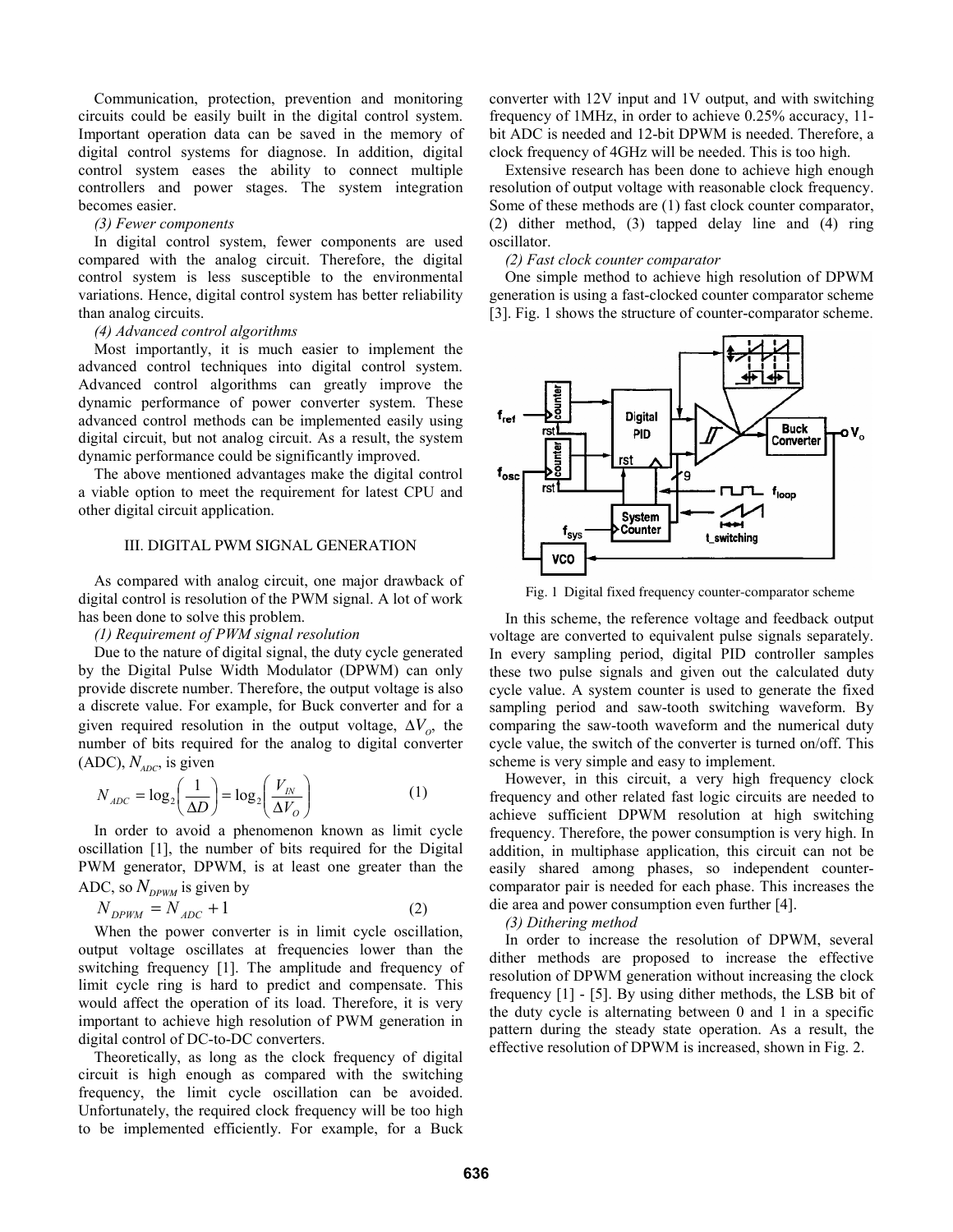

Fig. 2 Illustration of 1 bit dither method

Fig. 3 shows a dither generation scheme based on a lookup table [1]. In the proposed look-up table,  $2^M$  dither sequences are stored for the M LSBs of the duty cycle value. Each sequence is M bit long. By selecting the dither sequence corresponding to the appropriate M LSB's value, M bit counter sweeps through this dither sequence. By using this dither pattern, the effective DPWM resolution is increased by M bits.



Fig. 3 Arbitrary dither patterns to the duty cycle

In reference [5], another simple dither method is presented to increase the resolution of DPWM generation, as shown in Fig. 4.



Fig. 4 The block diagram of accumulating dither method

The input of the dither module is an M+N bit duty cycle signal  $d_{M+N}$ . The M LSBs of  $d_{M+N}$  are truncated by the dither method to get the N bit output duty cycle signal  $d_N$  for DPWM. The residual error  $d_M$  is accumulated and then added back to the input of dither circuit. By using this dither method, the resolution of DPWM generation is increased by M bits, too.

These two dither methods have advantages such as simple and easy to implement, and high DPWM resolution can be achieved in high switching frequency without increasing the clock frequency and power consumption. However, by using dither methods, sub-harmonic may occurs, with frequency lower than the switching frequency. This may cause EMI problem during the operation.

*(4) Tapped delay line* 

Recently, tapped delay line techniques are used to achieve high resolution DPWM [6]. The essential components of the tapped delay line DPWM circuit are the delay line and multiplexer, shown in Fig. 5.



Fig. 5 Structure of DPWM circuit using tapped delay line

A pulse from a reference clock starts a cycle and sets the DPWM output to go high. The reference pulse propagates through the delay line, and when it reaches the output selected by the multiplexer, the DPWM output goes low. The total delay of the delay line is adjusted to match the reference clock period.

The power loss is significant reduced compared with the fast counter-comparator scheme as the fast clock is replaced by a delay line, which operates at the switching frequency of the converter. One disadvantage of this method is that the size of multiplexer increases exponentially with the number of resolution bits [4]. Another drawback of the tapped delay line is that when it is applied to the multiphase control, precise delay matching among the phases places a stringent symmetry requirement on the delay line. In [7] - [8], combined delay line-counter structures are used to make a compromise between die area and power. However, the asymmetry of the delay line remains a problem for multiphase application.

*(4) Ring-Oscillator* 

A new DPWM scheme using ring-oscillator for 4-phase application is proposed in [4]. Main component of the DPWM module is a ring-MUX scheme, shown in Fig. 6.



Fig. 6 Structure of DPWM circuit using ring oscillator

The above scheme is composed of 128 stage differential ring oscillators, which yield 256 symmetrically oriented taps, and a 256-4 MUX that can select the appropriate signals from the ring. During the operation, a square wave propagates along the ring. When the rising edge reaches tap zero in the ring, the rising edge of the PWM signal for phase one is generated. The falling edge of this PWM signal is generated when the rising edge of the propagating square wave reaches a specified tap in the ring.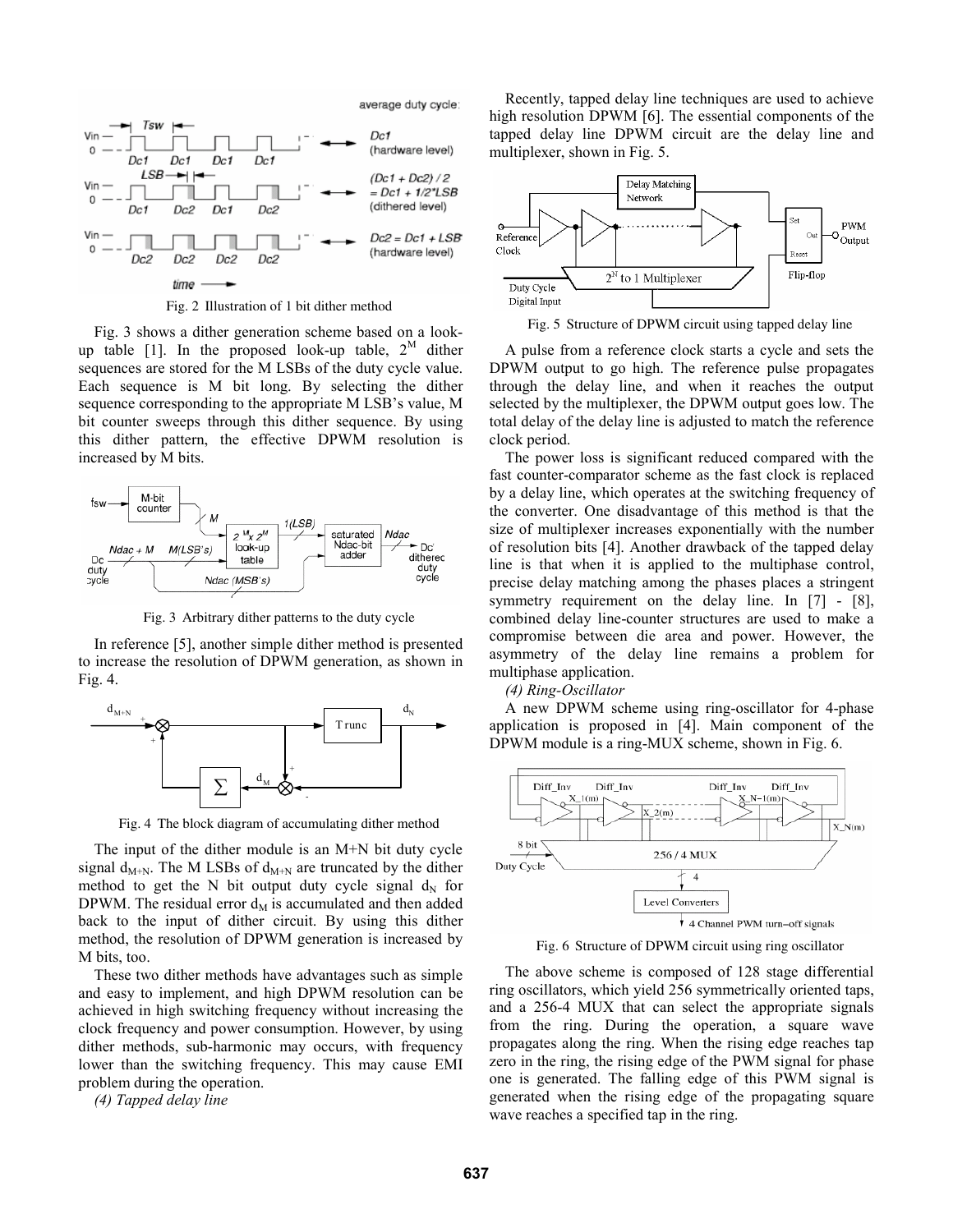This scheme has area and power consumption similar to those of the delay line techniques. However, this scheme has the advantage of symmetric structure. Since the different phases can be tapped out from symmetric positions on the ring, this technique is especially suitable for multiphase PWM generation [4].

It is shown from the above review that with the techniques developed so far, the resolution of the duty cycle, and consequently, the resolution of the output voltage, is high enough to avoid the limit cycle oscillation and to maintain reasonably low clock frequency. A digital controller prototype built in [14] achieves switching frequency of 4 MHz with clock frequency of only 128 MHz.

## IV. IMPROVED FUZZY LOGIC CONTROL ALGORITHMS

It should be noted that achieving high enough output voltage resolution is only one small part of the digital control equation. It demonstrates that the digital control is a viable solution. A more important part is to develop new control algorithms that can take advantages of digital circuits and improve the dynamic performance of the switching power supplies.

Among many available digital control methods, fuzzy logic controller (FLC) has emerged as one of the most active and promising control methods in the power electronics due to its capability of fast computation with high precision. The fuzzy control systems are based on expert knowledge that converts the human linguistic concepts into an automatic control strategy without any complicated mathematical modelling [9]. Therefore, it naturally provides the ability to deal with the highly nonlinear, time-variant and ill-defined systems where the mathematical models are difficult to be obtained or the control variables are too hard to measure. This makes it well suited in resolving the time-varying nonlinear nature of switches in DC-to-DC converters [10].

In addition, design of fuzzy logic controller is easier than other advanced control methods in that its control function is described by using fuzzy sets and if-then rules rather than cumbersome mathematical equations or large look-up tables. This will greatly reduce the development costs and time.

More importantly, fuzzy logic control can provide desirable both small signal and large signal dynamic performance at the same time, which is not possible with linear control technique. Therefore, fuzzy logic controller has been potential ability to improve the robustness of DC-to-DC converters.

In this section, two new digital control algorithms based on fuzzy logic control is reviewed.

## *(1) Current mode fuzzy logic control*

It is well known that the inductor current plays a very important role in the dynamic response of DC-to-DC converter. It can provide additional information on the energy stored in the converter. It is known that using the current feedback, better dynamic performance can be achieved. The stability of the converter system can also be improved. Therefore, by combining the fuzzy logic controller and current mode control together, the advantages of both methods will be exploited. A new fuzzy logic control system using inductor current feedback is proposed in [11]. Fig. 7 shows its block diagram.



Fig. 7 Block diagram of current mode fuzzy logic controller using  $i<sub>L</sub>$  in the inner control loop

As shown in the above figure, the current mode fuzzy logic control is implemented with two control loops. The outer voltage loop is controlled by a PD like fuzzy logic controller with integrator, and the inner current loop is controlled by a PID controller. The output of the voltage loop serves as the reference of the inductor current.

The current mode FLC method has significant advantages as the inductor current is utilized. The system stability and response time can be improved as compared with conventional fuzzy logic control.

*(2) Fuzzy logic control with ESO* 

In order to further improve the dynamic performance of current mode fuzzy logic controller, a new nonlinear configuration called Extended State Observer (ESO) is introduced into the control of DC-to-DC converter [12]. Fig. 8 shows its block diagram.



Fig. 8 Block diagram of current mode fuzzy logic controller with **ESO** 

Based on the concept of generalized derivative and nonlinear feedback, extended state observer is inherently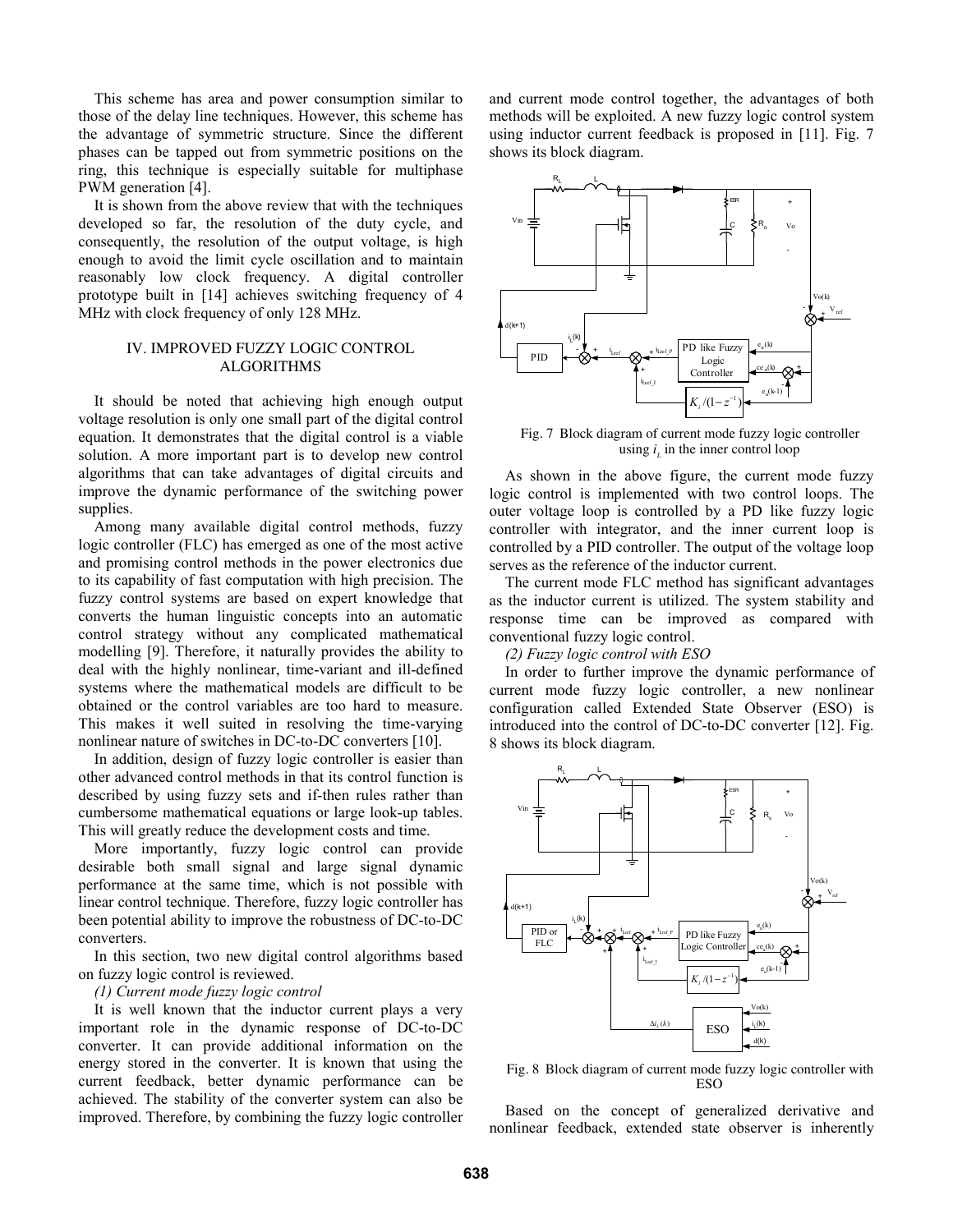suitable for dealing with the system uncertainties, even in the presence of large and fast variation of load disturbances and parameters changes.

Using the ESO, accurate estimation and compensation of system disturbances, such as load current change, could be achieved. In addition, in the design procedure of ESO, the accurate knowledge of power converter model is not required. As a result, the design of ESO is inherently independent of the mathematical model of the controlled system and its parameters. Therefore, this observer has the advantage of good robustness.

Experimental result shows that significant dynamic performance improvement can be achieved with ESO, as shown in Fig. 9.

# V. BEST POSSIBLE CONTROL STRATEGY

The above discussed control method can improve the dynamic performance of the switching converters. However, it cannot guarantee that the best possible transient response can be achieved. In other word, there may still be a huge room for improvement in terms of dynamic performance.

In theory, for any specific power converter, there must be a best possible dynamic performance (minimum overshoot and/or minimum transient time) under load current change and input voltage change.

In [13], new digital optimal control algorithms are developed to achieve the best possible dynamic performance of DC-to-DC converters under load current change and input voltage change. The basic idea of the control strategy is illustrated in Fig. 10.

When the load current has a step change, the output capacitor is discharged to supply the extra load current and at the same time, the inductor current should be increased by increasing the duty cycle.

It can be observed from Fig. 10 that at the end of time period  $t_1$ , the inductor current reaches the same level of the output current. Before the end of  $t_1$ , the extra load current is supplied by the output capacitor. After the end of  $t_1$  period, the inductor current should keep rising to charge the output capacitor. If the inductor current stops rising at the end of  $t_2$ period, such that the discharged area  $A_0 + A_1 + A_3$  equals to the charged area  $A_2$ , then the output voltage will recover to its original value and at the same time, the inductor current reaches to the new steady state value. In this case, the dynamic response will be fastest and the output voltage undershoot will be the minimum. The key point is to decide the time period  $t_2$ . In [13], the detailed equations are provided to determine the time period  $t_2$ , as well as other time periods in order to achieve the best possible dynamic performance.

Experimental result shown in Fig. 11 demonstrates that the best possible control strategy produces much better dynamic performance such as very small overshoot and transient time compared with the conventional current mode PID controller.







Fig. 10 Optimal inductor current transient for load current positive change